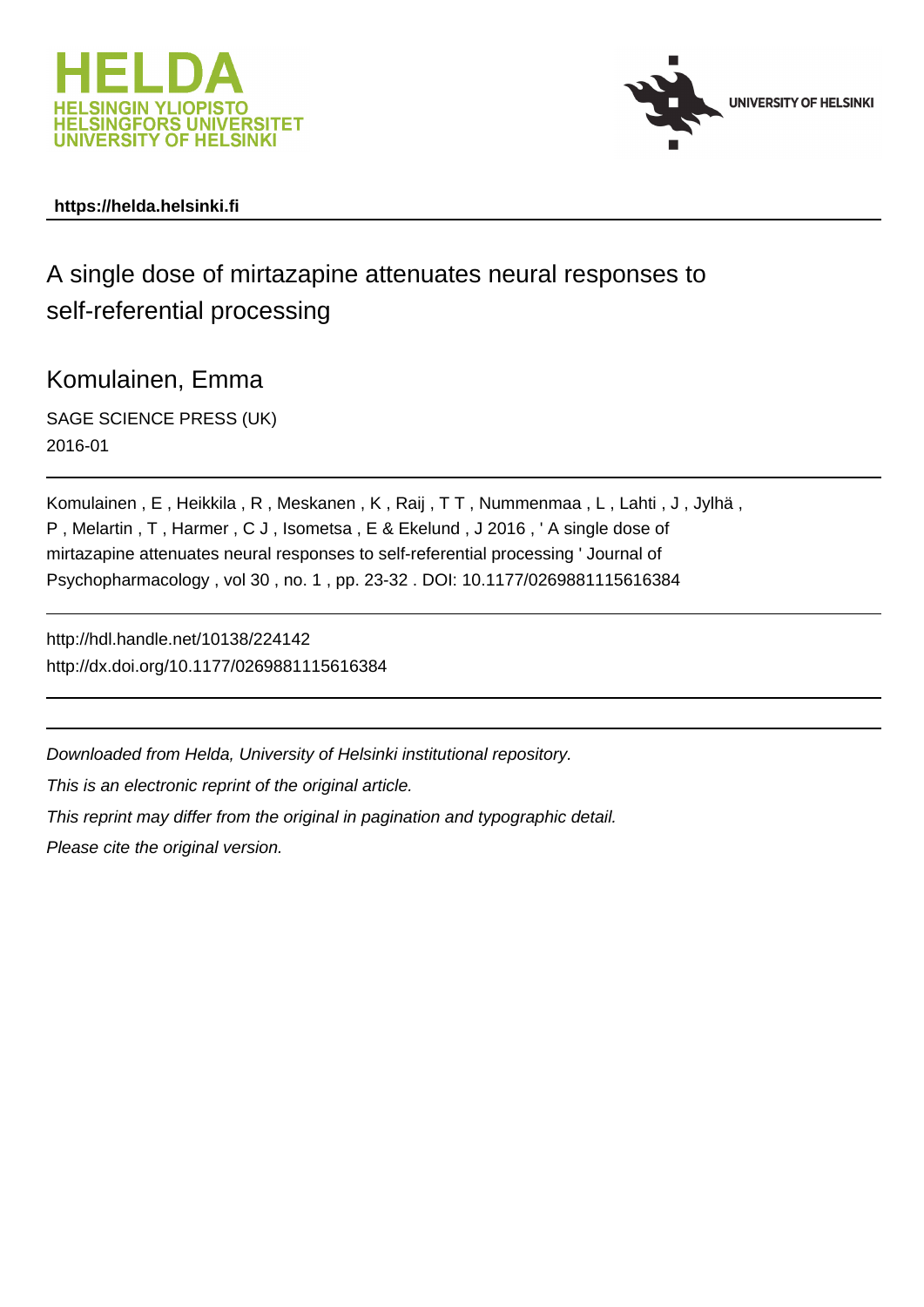# **A single dose of mirtazapine attenuates neural responses to self-referential processing**

# Psychopharm

*Journal of Psychopharmacology* 2016, Vol. 30(1) 23–32 © The Author(s) 2015 Reprints and permissions: sagepub.co.uk/journalsPermissions.nav DOI: 10.1177/0269881115616384 jop.sagepub.com



**Emma Komulainen1, Roope Heikkilä1, Katarina Meskanen1, Tuukka T Raij1,2,3, Lauri Nummenmaa3,4, Jari Lahti5,6, Pekka Jylhä1,7,**  Tarja Melartin<sup>1</sup>, Catherine J Harmer<sup>8</sup>, Erkki Isometsä<sup>1,7</sup> **and Jesper Ekelund1,9**

#### **Abstract**

Increased self-focus is a core factor in the psychopathology of depression. Cortical midline structures (CMS) are implicated in the neurobiology of self, depression and antidepressant treatment response. Mirtazapine, an antidepressant that increases serotonin and norepinephrine release, enhances processing of positive and attenuates processing of negative emotional information in healthy volunteers after a single dose. These early changes, which are opposite to the negative information bias in depression, may be important for the therapeutic effect of mirtazapine. It nevertheless remains unresolved whether/how mirtazapine specifically influences processing of self-referential emotional information.

Half of the healthy volunteers (*n*=15/30) received a single dose of mirtazapine, in an open-label design, two hours before functional magnetic resonance imaging (fMRI), and the other half was scanned as a control group without medication. During fMRI the participants categorized positive and negative self-referential adjectives.

Mirtazapine attenuated responses to self-referential processing in the medial prefrontal cortex and the anterior cingulate cortex. Mirtazapine further decreased responses to positive self-referential processing in the posterior cingulate cortex and parietal cortex.

These decreased responses of the CMS suggest that mirtazapine may rapidly improve the ability of the CMS to down-regulate self-referential processing. In depressed patients, this could lead to decreased self-focus and rumination, contributing to the antidepressant effect.

#### **Keywords**

Antidepressant, mirtazapine, fMRI, emotions, self-referential processing

# **Introduction**

Cognitive theories of depression propose that biases in cognitive processes play a key role in the pathogenesis of the depression (Gotlib and Joormann, 2010). Depressed patients pay more attention to negative events and have difficulties in recognizing subtle positive emotions and inhibiting negative information (Gotlib and Joormann, 2010). Increased negative thoughts about self are also characteristic of depression (Northoff, 2007). Depression is associated with an increased level of self-focus, rather than paying attention to the external environment (Northoff, 2007), and this is related to an increased experience of negative affect (Mor and Winquist, 2002). Self-blame and feelings of worthlessness are well-known symptoms of depression, and the self-blame factor is associated with a higher number of suicide attempts (Grunebaum et al., 2005). Ruminative response style is closely related to increased self-focus, as it is defined as an individual's focus of attention to his or her negative emotional state (Nolen-Hoeksema, 1991). Rumination has been found to predict higher levels of depression symptoms and longer episodes of depressed mood in depressed patients (Nolen-Hoeksema, 1991).

Neuroimaging research has consistently shown that selfreferential processing is associated with activity of the cortical midline structures (CMS), particularly the medial prefrontal cortex

(MPFC), but also the anterior and posterior cingulate cortex (ACC and PCC), the precuneus and the inferior parietal cortex (IPC) (Northoff et al., 2006; Van Buuren et al., 2010). Recent

1University of Helsinki and Helsinki University Hospital, Psychiatry, Helsinki, Finland

2Aalto NeuroImaging, Aalto University, Espoo, Finland

3Aalto University, School of Science, Department of Neuroscience and Biomedical Engineering, Espoo, Finland

4Turku PET Centre and Department of Psychology, University of Turku, Turku, Finland

5University of Helsinki, Institute of Behavioural Sciences, Helsinki, Finland

6Folkhälsan Research Center, Helsinki, Finland

7National Institute of Health and Welfare, Department of Mental Health and Substance Abuse Services, Helsinki, Finland

8University Department of Psychiatry, Oxford, UK

9Vaasa Hospital District, Department of Psychiatry, Vaasa, Finland

#### **Corresponding author:**

Jesper Ekelund, Department of Psychiatry, University of Helsinki, PO Box 590, FI-00029 HUS, Finland. Email: [jesper.ekelund@helsinki.fi](mailto:jesper.ekelund@helsinki.fi)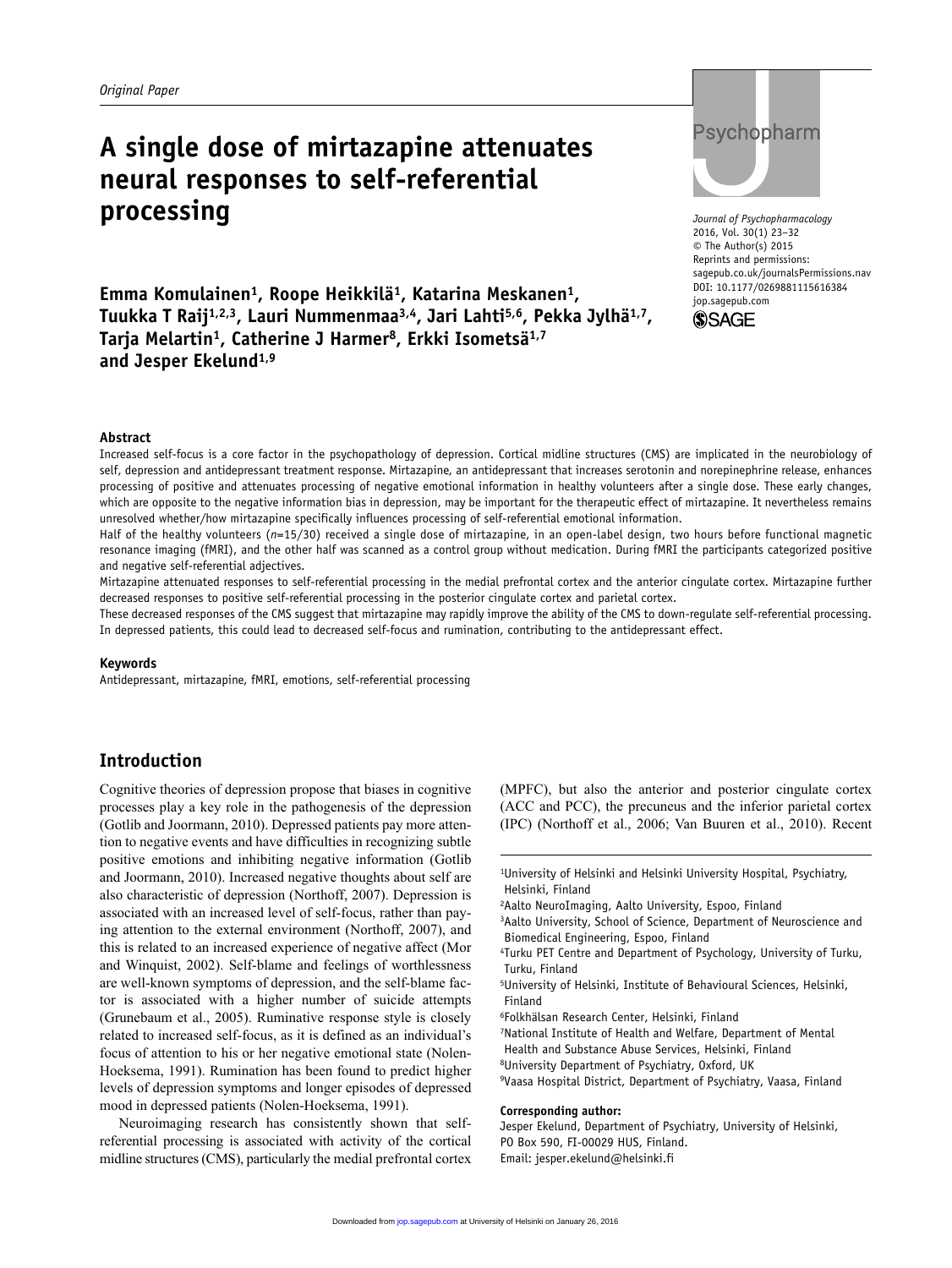research has emphasized the role of these regions in the pathogenesis of depression. Increased resting state metabolism and connectivity of the CMS, particularly the MPFC and ACC, have been repeatedly observed in depressed patients (Kaiser et al., 2015; Northoff, 2007), although decreased connectivity has also been reported (Anand et al., 2005; Phillips et al., 2015). Increased activity of the CMS, particularly the MPFC, during self-referential processing, as well as a diminished ability to deactivate these regions during emotional tasks, have also been found in depressed patients (Lemogne et al., 2012; Sheline et al., 2009). Further, some studies have shown that the alterations in the CMS activity are associated with increased self-focus and rumination as well as with higher levels of depression symptoms (Hamilton et al., 2011; Lemogne et al., 2012). An inability of the CMS to regulate self-referential activity could be essential in the pathogenesis of depression (Sheline et al., 2009).

Recently, there has been increasing interest in how antidepressants affect the processing of emotional information in the brain. Studying the effects of antidepressants in healthy subjects facilitates examining the direct actions of antidepressants without the confounding effects of depressed mood and mood improvement. Serotonergic and noradrenergic antidepressants have been shown to influence emotional processing by, for example, increasing recognition of happy facial expressions in healthy volunteers (Harmer et al., 2003a, b, 2008; Murphy et al., 2009), though not all the studies have been able to replicate this finding (Browning et al., 2007; Harmer et al., 2004). This effect is rapid, within hours or days from administration, despite the well-known delay in the clinical effect of antidepressants (Harmer and Cowen, 2013). In healthy volunteers, amygdala responses to negative visual stimuli seem to decrease as fast as a few hours or days after administration of several different antidepressants (Anderson et al., 2007; Del-Ben et al., 2005; Murphy et al., 2009; Norbury et al., 2007; Takahashi et al., 2005), even though increased amygdala responses (Bigos et al., 2008) or no effect at all (Norbury et al., 2007) have been reported in some studies. Recent meta-analysis also found both decreased and increased amygdala responses to negative stimuli after a single dose of antidepressant (Ma, 2014). These rapid changes in emotional processing are mostly opposite to the negative bias in information processing of depressed patients, and thus, antidepressants may be able to rapidly reverse this negative bias, which may be central to their antidepressant effect. However, although selfreferential processing is a core issue in pathogenesis of depression, the effects of antidepressants on self-referential processing remain elusive. A one-week administration of reboxetine was found to increase activity of fronto-parietal regions during categorization of positive self-referential words, and to decrease their activity during subsequent recognition of positive self-referential words (Norbury et al., 2008). The authors suggested this may indicate enhanced salience to positive cues and, consequently, reduced retrieval efforts for these words. A single dose of reboxetine, on the other hand, had no effect on neural responses to categorization of self-referential words. (Miskowiak et al., 2007). A three-week administration of escitalopram in healthy volunteers decreased responses of the PCC to self-referential words (Matthews et al., 2010).

Mirtazapine is a commonly-used antidepressant that has complex effects on serotonergic and noradrenergic transmission. It increases serotonin and norepinephrine release by blocking presynaptic alpha 2 receptors, and has additional antagonist action on  $5HT_{2A}$ ,  $5HT_{2C}$  and  $5HT_3$  receptors (Fawcett and Barkin, 1998). It is also a high-affinity antagonist at the histamine H1 receptor (Fawcett and Barkin, 1998). The clinical profile of mirtazapine is different from that of SSRIs, as mirtazapine has an early anxiolytic effect (Fawcett and Barkin, 1998), possibly due to  $5HT<sub>2A</sub>$  and  $5HT<sub>2C</sub>$  antagonism (Quesseveur et al., 2012), as well as  $5HT_3$  (Olivier et al., 2000) and H1 blockage (Lader and Scotto, 1998). By contrast, SSRIs may increase anxiety and agitation in some patients at treatment initiation, and a similar early anxiogenic effect has been described in animal studies also (Handley, 1995). This may explain why a single dose of SSRI citalopram increases recognition of fearful facial expressions, and repeated administration decreases it (Browning et al., 2007; Harmer et al., 2004), whereas mirtazapine decreases threat processing immediately after a single dose (Arnone et al., 2009). This makes the early effects of mirtazapine easier to interpret, thus rendering mirtazapine an appealing agent for evaluating the effects of antidepressants on emotional processing. Rawlings et al. (2010) found decreased right amygdala–hippocampal and fronto-striatal activation compared with placebo after a single 15 mg dose of mirtazapine in response to fearful versus happy facial expressions. Another study noted increased activation after 30 mg of mirtazapine relative to placebo in the IPC in response to a reward task of financial gain (Vollm et al., 2006). Thus, mirtazapine may rapidly decrease neural responses to threatening stimuli and increase responses to positive or rewarding stimuli. However, it remains unknown whether/how mirtazapine influences selfreferential processing. Considering the importance of self-referential processing and the underlying brain network in depression, this could significantly help to elucidate the systems-level mechanisms of action of mirtazapine.

Here we investigated the effects of a single dose of mirtazapine on self-referential processing in healthy volunteers. We quantified the effect on positive and negative self-referential processing separately, as mirtazapine is known to have the abovementioned valence-specific effects on emotional processing. Based on previous evidence of the effect of mirtazapine on processing of emotional information (Arnone et al., 2009; Rawlings et al., 2010) and the effect of two other monoaminergic antidepressants, reboxetine (Miskowiak et al., 2007; Norbury et al., 2008) and escitalopram (Matthews et al., 2010), on self-referential processing, we hypothesized that mirtazapine would decrease responses of the CMS to negative self-referential processing and increase responses to positive self-referential processing.

# **Methods and materials**

### *Subjects*

The participants were 30 healthy, native Finnish-speaking, righthanded volunteers aged 18–35 years. They were recruited via advertisement for university students and word of mouth. The participants were screened with the Structured Clinical Interview for DSM-IV Axis I Disorders (First et al., 2002). Exclusion criteria included any current or life-time psychiatric disorder, current use of illicit drugs or excessive consumption of alcohol (>24 units/week for men and >16 units/week for women) and use of antidepressants, antipsychotic agents, mood stabilizers, systemic corticosteroids, beta blockers or benzodiazepines. The study was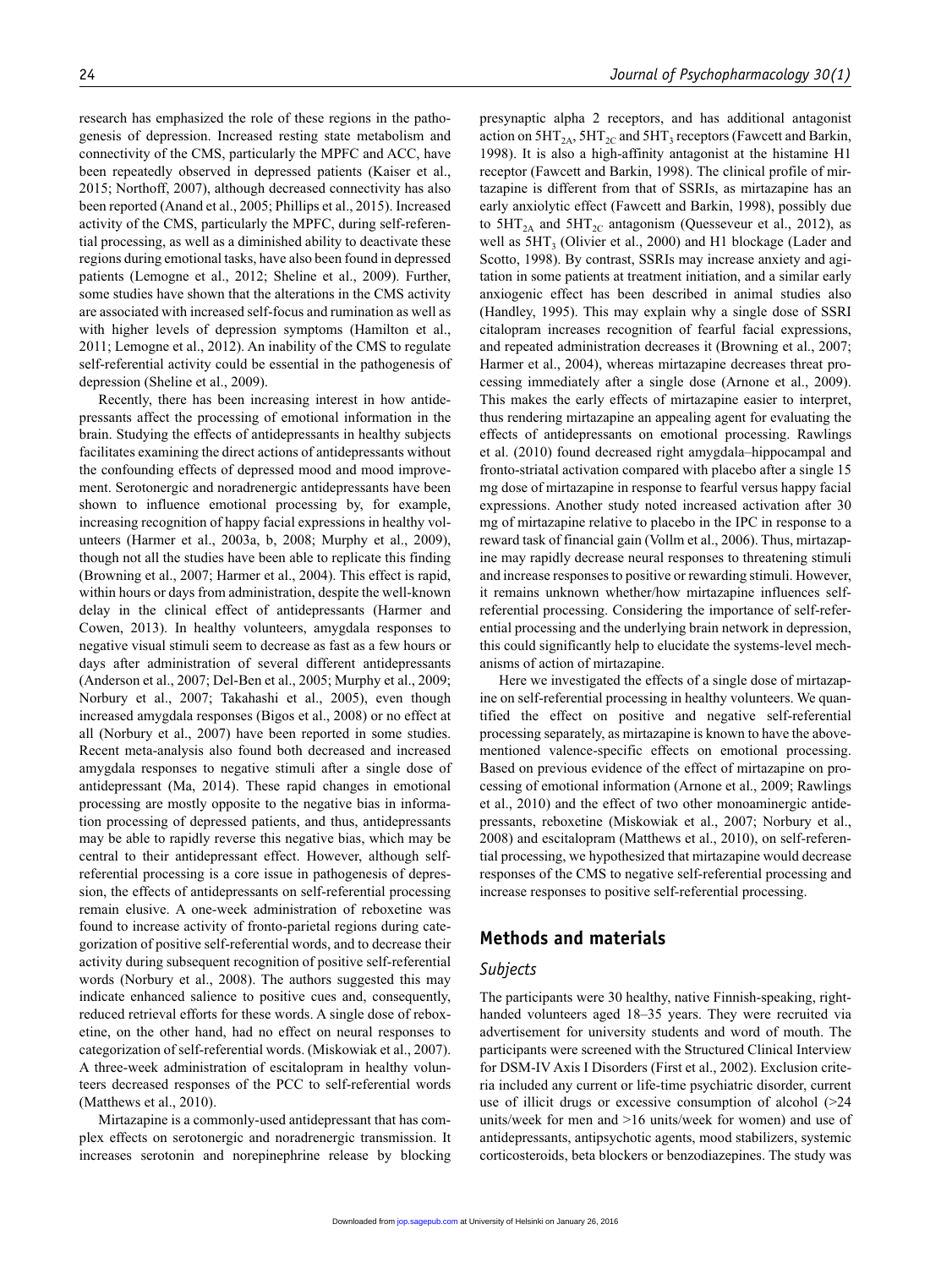approved by the Ethics Committee of Helsinki and Uusimaa Hospital District and conducted in accordance with the ethical standards of this committee. Written informed consent was obtained from each participant.

The participants were allocated into two groups to either receive a single dose of mirtazapine 15 mg two hours prior to the fMRI, or to be scanned without mirtazapine as a control group in an open-label design. The study was originally designed as a randomized, placebo-controlled, double-blind, parallel-group design with a 30 mg dose of mirtazapine, but after scanning ten participants the double-blinding was deemed impossible due the sedative effect of mirtazapine. Consequently the blinding was in effect broken for both researcher and subject, and the study was re-designed as an open-label protocol with a smaller mirtazapine dose of 15 mg. During the open-label phase we had to exclude six participants from the mirtazapine group due to excessive sedation or sleeping during the fMRI (participant told that she/he had fallen asleep during the task, or was asleep after the task, or if there were more than 10% of un-responded items in the task). Data collection was continued until there were 15 subjects without excessive sedation in both groups (six male, 24 female, mean age 24 years, SD 3.72). Thus the final sample size for the fMRI analysis was 30 participants. However, in the behavioural tasks one subject from the drug group was excluded from the analysis of categorization accuracy and reaction times because of missing data due to a technical problem. One subject from the control group was excluded as an outlier due to extremely long reaction times (>3SD from the group mean), resulting in a final sample of 28 participants in these analyses. One subject from the mirtazapine group had to be excluded from the recall memory test due to missing data resulting in a final sample of 29 participants.

#### *Questionnaires*

Two hours before the fMRI, the participants completed questionnaires including the Beck Depression Inventory (BDI-II (Beck et al., 1961)), the Beck Anxiety Inventory (BAI (Beck et al., 1988)) and a questionnaire about current affective states using words adapted from Russell's circumplex model of affect (Russell, 1980) on a five-point Likert scale. The words formed a circumplex with two dimensions, valence and arousal: tired (väsynyt) and bored (pitkästynyt) (negative valence, low arousal), sad (surullinen) and miserable (onneton) (negative valence, neutral arousal), nervous (hermostunut) and anxious (ahdistunut) (negative valence, high arousal), active (aktiivinen) and aroused (vireä) (high arousal, neutral valence), excited (innostunut) and peppy

(pirteä) (positive valence, high arousal), cheerful (iloinen) and happy (onnellinen) (positive valence, neutral arousal), content (tyytyväinen) and calm (tyyni) (positive valence, low arousal) and tranquil (rauhallinen) and passive (passiivinen) (low arousal, neutral valence). The assessment of affective states was repeated right before the fMRI, two hours after the first assessment.

## *Task and stimuli for fMRI*

During fMRI the participants completed an emotional categorization task (Miskowiak et al., 2007). The stimuli consisted of 60 adjectives describing 30 unequivocally positive (e.g. honest, reliable, sympathetic) and 30 unequivocally negative (e.g. irresponsible, selfish, lazy) personality features in Finnish and 20 neutral words, namely ten times 'left' (vasen) and ten times 'right' (oikea). The words were presented in an event-related design for one second in random order, with an inter-stimulus interval randomly varying between 5000 ms and 9500 ms. The Presentation software (Neurobehavioral Systems Inc., Albany, USA) controlled the stimulus delivery. Total duration of the task was 11 minutes. The participants were asked to imagine overhearing two people talking about him or her using the word presented on the screen. They were asked to imagine how they would feel and accordingly categorize the words as either positive or negative as quickly and accurately as possible. The categorizing was done with a response key box with two keys on their right hand. They were asked to press the left button (index finger) if the word was positive (i.e. they would feel pleasant when being described with the word) and right button (middle finger) if the word was negative (i.e. they would feel unpleasant). When the word 'left' was presented, they were asked to press the left button and when the word 'right' was presented the right button.

After fMRI the participants completed a surprise memory test of the adjectives in the fMRI task. This took place approximately 1.5 hours after the categorization test because of other assessments unrelated to the present protocol. In the free recall task, the participants were asked to write down as many words as they could remember from the categorization task. After this, they completed a recognition memory task. Sixty adjectives from the categorization task (targets) and 60 new adjectives (distracters) were shown on a computer screen for one second in a random order. The participants were asked to respond with key presses as quickly and accurately as possible, indicating whether or not each word was presented in the categorization task. The next word appeared on the screen only after participants responded. The distracters were matched with the target words by length (mean of targets 9.1 characters, mean of distracters 9.0 characters,  $t=0.36$ ,  $p=0.719$ ), frequency (database of word frequencies in Finnish through WWW-Lemmie 2.0, which is a web-based tool for dynamic corpus work in the Language Bank of Finland, administered by CSC – IT Centre for Science Ltd in Espoo, Finland; mean of targets 53.6, mean of distracters 53.6,  $t=0.002$ , *p*=0.998) and imageability (rated by the research group similarly as in (Cortese and Fugett, 2004); mean of targets 2.3, mean of distracters 2.3, *t*=0.08, *p*=0.937).

# *Statistical analysis of baseline characteristics, questionnaires and behavioural data*

Statistical analyses of baseline characteristics, questionnaires and behavioural data were performed with SPSS Statistics software, version 21 (IBM Corporation, Armonk, USA). We analysed the baseline characteristics (age and comprehensive school grade point average) using independent samples t-test. A non-parametric Mann–Whitney U-test was used for baseline questionnaires BDI and BAI because of their skewed distributions in the study sample. For the affective state questionnaire, we analysed each sector of the circumplex separately (negative affect (NA), positive affect (PA), negative affect with high arousal (NA-HA),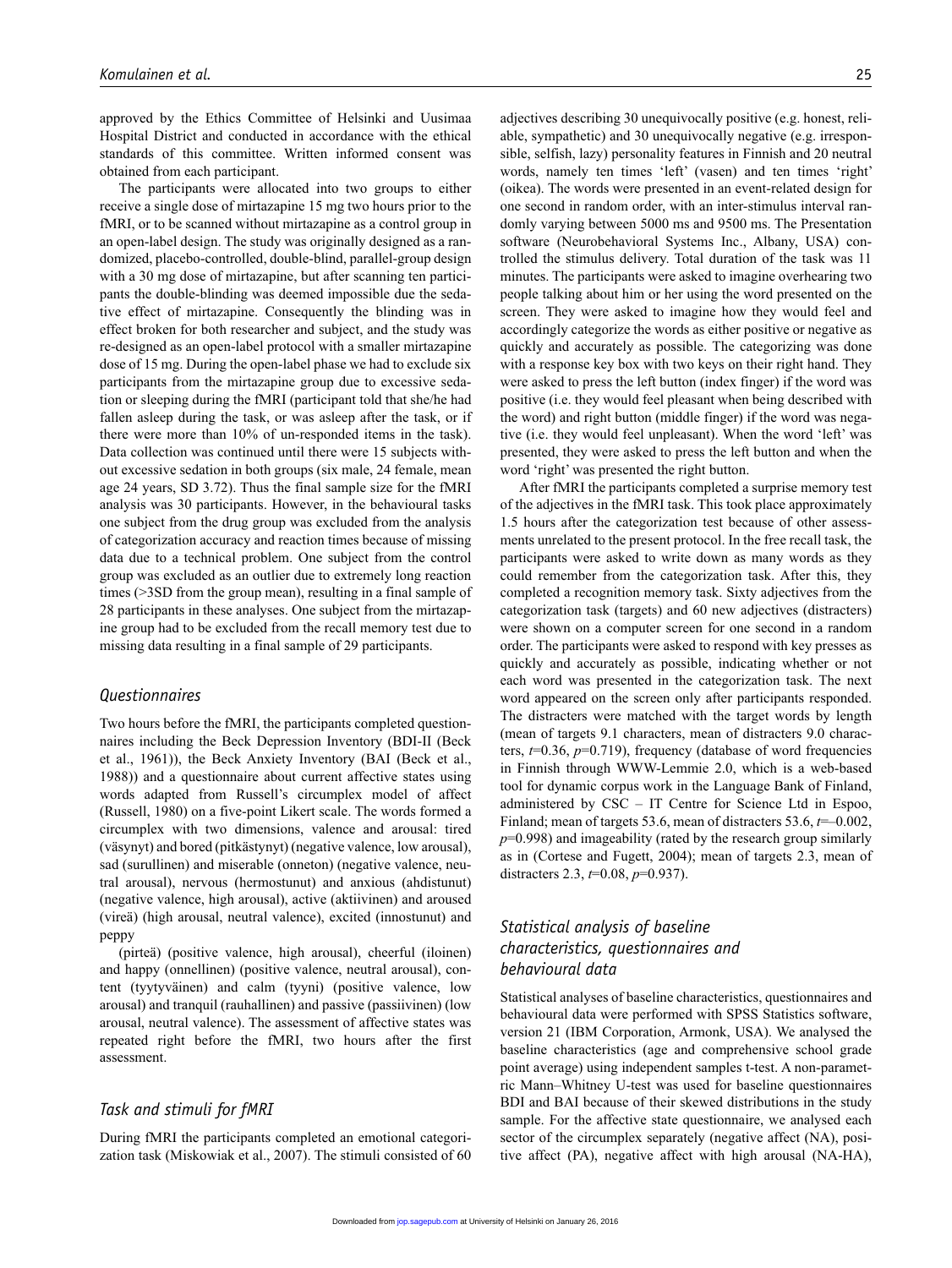positive affect with high arousal (PA-HA), negative affect with low arousal (NA-LA), positive affect with low arousal (PA-LA), high arousal (HA) and low arousal (LA)). Change in each sector was calculated separately for each subject by subtracting assessment at time 1 from assessment at time 2, and these differences were then compared between the two groups using an independent samples t-test. We additionally compared the single item of 'tiredness' assessed right before fMRI (i.e. assessment at time 2) between the groups to assess sedation. A Mann–Whitney U-test was used to analyse accuracy of categorizing positive and negative words and to compare the number of intrusions (incorrect answers) between the groups in the free recall test (because of the skewed distributions). A repeated measures ANOVA (group×valence) was used to compare the reaction times between the groups in the emotional categorization task and to compare the number of correct words in the free recall test. For the word recognition task, we first calculated the non-parametric discrimination index A´ (Grier, 1971) to eliminate the effect of possible response biases. The discrimination index A´ varies typically between 0.5 (chance level, hits=false alarms) and 1 (perfect recognition, hits=100%, false alarms=0%). It was calculated using a formula:  $A^2=0.5+[(H-FA)(1+H-FA)]/[(4H(1-FA)],$  where H=hits/ targets and FA=false alarms/distractors. A repeated measures ANOVA (group×valence) was conducted to compare the performance of the two groups.

## *fMRI acquisition and analysis*

The MRI was performed on a 3 T MAGNETOM Skyra wholebody scanner (Siemens Healthcare, Erlangen, Germany) at the Advanced Magnetic Imaging Centre, Aalto NeuroImaging, Aalto University School of Science, Espoo, Finland. The images were acquired with a T2\*-weighted echo-planar imaging (EPI) sequence consisting of 33 slices (TR 1700 ms, TE 24 ms, FOV 202 mm, flip angle 70°, voxel size 3×3×4 mm, ascending interleaved acquisition with no gaps between slices). A total of 385 volumes were acquired, preceded by three dummy scans to avoid equilibration effects. T1-weighted structural images were acquired at a resolution of  $1 \times 1 \times 1$  mm (TR 2530 mm, TE 3.3 mm).

Functional MRI data were preprocessed and analysed with SPM8 software [\(http://www.fil.ion.ucl.ac.uk/spm/\)](http://www.fil.ion.ucl.ac.uk/spm/). EPI images were corrected for slice acquisition time, realigned to the first scan by rigid-body transformation to correct head movements, and co-registered to the individual's structural MRI. The anatomical image was then normalized to standard template (Montreal Neuroimaging Institute template) using SPM's unified segmentation/normalization algorithm (New Segment tool) (Ashburner and Friston, 2005), and the resulting deformation field was applied to the EPI images. Finally, EPI images were smoothed with Gaussian kernel of FWHM 8 mm.

A random-effects model was implemented using a two-stage process. The first-level (within-subject) general linear model (GLM) included three explanatory variables – negative adjectives, positive adjectives and neutral words – and realignment parameters as effects of no interest to account for motion-related variance. A high-pass filter of 60 s and AR(1) modelling of temporal autocorrelation were applied. Individual contrast images were computed for the following contrasts: all adjectives>neutral words, positive adjectives>neutral words, negative adjectives>neutral words, positive adjectives>negative adjectives and negative adjectives>positive adjectives. The second-level analysis used these images in a new GLM, which generated statistical images, that is, SPM t-maps. The statistical threshold was set at  $p<0.05$ , FDR corrected at cluster level (primary voxel-wise threshold at  $p$ <0.05). Cluster-extent based thresholding increases sensitivity and takes into account the spatial relationship of the activation foci with each other (Friston et al., 1994). However, it does not determine the statistical significance of an activation at a specific location in the cluster, and thus has low spatial specificity when the clusters are large (Woo et al., 2014).

To reveal the brain regions involved in self-referential processing, we first tested the aforementioned contrasts in the unmedicated control group only using one-sample t-test. In this analysis, the primary voxel-wise threshold was set at  $p<0.01$ , the FDR-corrected cluster-level threshold being the same  $p<0.05$  as in all analyses. Next, the effect of mirtazapine was assessed by comparing responses in the drug group and the control group with independent samples t-test. We performed one further exploratory analysis for the regions with significant group differences in self-referential processing (all adjectives>neutral words) by extracting signal change (parameter estimates) for all stimulus types relative to baseline fixation (positive adjectives>baseline, negative adjectives>baseline, neutral words>baseline) from this cluster and comparing the groups using independent samples t-test.

Finally, we determined whether the sedative effect of mirtazapine could confound the between-group comparisons. We added the participants' self-assessment of tiredness (right before fMRI, i.e. assessment 2) as a covariate in the second level model (one-sample t-test) of the drug group separately. If there is any strong correlation between sedation level and fMRI-responses, adding the covariate to the one-sample t-test in the medication group should diminish the responses markedly. We also performed additional analyses of group differences, including tiredness assessment as a general covariate.

# **Results**

#### *Baseline characteristics and questionnaires*

No significant differences emerged between the groups in age, comprehensive school grade point average, BDI, BAI (*p*>0.05 in all, see Table 1) or gender (3/15 male in both groups). In the affective state questionnaire (Table 2), there was a significant difference between the groups in change (difference between assessment 1 and assessment 2) in NA-LA (mean 2.00/0.43, mirtazapine/control, *t*=4.09, *p*=0.001), PA-HA (mean –1.20/0, mirtazapine/control, *t*= –2.23, *p*=0.034), HA (mean –1.67/–029, mirtazapine/ control,  $t = -2.10$ ,  $p=0.045$ ) and LA (mean 0.93/-0.07, mirtazapine/control, *t*=2.08, *p*=0.048). There was a significant difference between the groups in subjective tiredness assessed right before fMRI (i.e. assessment at time 2, mean 3.20/1.93 mirtazapine/control, *t*=3.40, *p*=0.002).

#### *Behavioural tasks*

No significant differences were present between the groups in accuracy of categorizing positive or negative personality trait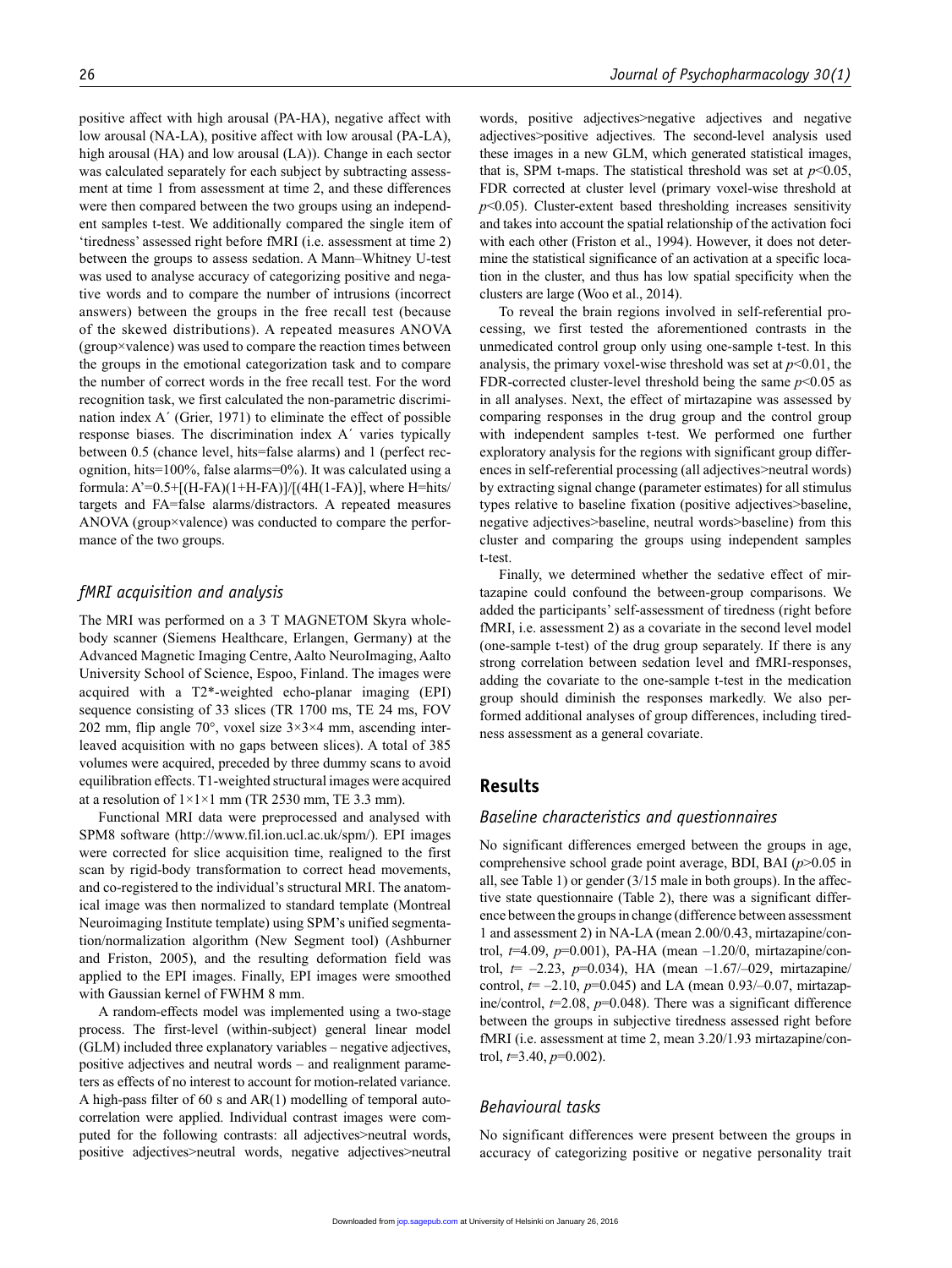words (Table 3). In repeated measures ANOVA (group×valence), both groups had significantly faster reaction times for positive than negative words (effect of valence  $F(1, 26)=7.26$ ,  $p=0.012$ ), but no main effect of group or valence×group interaction was found (Table 4). In the free recall task, the control group recalled more positive and negative words than the mirtazapine group

**Table 1.** Demographic characteristics and baseline ratings of mood and anxiety.

|                               | Mean<br>mirtazapine | Mean<br>control | t value $(p)$                    |
|-------------------------------|---------------------|-----------------|----------------------------------|
| Aqe<br>Grade point<br>average | 23.5<br>9.0         | 23.8<br>9.2     | $-0.22(0.825)$<br>$-1.52(0.140)$ |
|                               | Median              | Median          | p (Mann-Whitney                  |
|                               | mirtazapine         | control         | U-test)                          |
| BDI                           | 0.0                 | 1.0             | 0.132                            |
| BAI                           | 2.0                 | 3.0             | 0.239                            |

BDI: Beck Depression Inventory; BAI: Beck Anxiety Inventory.

**Table 2.** Differences between assessment 2 and assessment 1 in each dimension of circumplex of the affective state questionnaire.

|              | Mean<br>mirtazapine<br>(SD) | Mean control<br>(SD) | t value $(p)$  |
|--------------|-----------------------------|----------------------|----------------|
| PA change    | $-0.40(0.51)$               | $-0.64(1.08)$        | 0.76(0.454)    |
| NA change    | 0(0.38)                     | $-0.07(0.83)$        | 0.30(0.765)    |
| PA-HA change | $-1.20(1.42)$               | 0(1.47)              | $-2.23(0.034)$ |
| PA-LA change | $-0.27(0.88)$               | $-0.14(0.77)$        | $-0.40(0.692)$ |
| NA-LA change | 2.00(1.96)                  | $-0.43(1.16)$        | 4.09(0.001)    |
| NA-HA change | $-0.20(0.68)$               | 0.36(0.84)           | $-1.97(0.059)$ |
| LA change    | 0.93(1.28)                  | $-0.07(1.33)$        | 2.08 (0.048)   |
| HA change    | $-1.67(1.84)$               | $-0.29(1.64)$        | $-2.10(0.045)$ |

PA: positive affect; NA: negative affect; LA: low arousal; HA: high arousal.

**Table 3.** Categorization accuracy (proportion of correct responses) for the mirtazapine and control groups in the emotional categorization task.

|                |          | Median<br>mirtazapine | Median<br>control U-test) | p (Mann-Whitney |
|----------------|----------|-----------------------|---------------------------|-----------------|
| Categorization | Positive | 97                    | 100                       | 0.178           |
| accuracy %     | Negative | 100                   | 100                       | 0.356           |

(main effect of group F(1, 27)=5.52, *p*=0.026, see Table 4). There was no significant difference in the number of incorrect answers between the groups. In the recognition memory task, the mirtazapine group performed worse than the control group, and the difference was significant in ANOVA (main effect of group  $F(1, 28)=9.67$ ,  $p=0.004$ ). No difference was found in performance between positive and negative words either within or between groups.

# *fMRI results*

*Self-referential processing in the control group.* Self-referential processing (all adjectives>neutral words) was associated with stronger activation of bilateral DMPFC and VMPFC extending to the ventral ACC, left PCC, left ventrolateral prefrontal cortex and orbitofrontal cortex (left orbitofrontal gyrus and inferior frontal gyrus), left hippocampus, left temporal cortex (left temporal pole, also a more posterior part of middle and inferior temporal gyri), left IPC (angular gyrus), bilateral occipital cortex (cuneus, lingual gyrus, fusiform gyrus) and cerebellum (Figure 1).

Negative self-referential processing (negative adjectives> neutral words) increased activation of the same regions. However, the IPC was not activated in this contrast. Positive self-referential processing (positive adjectives>neutral words) also activated similar regions and, additionally, the right amygdala. The contrast 'negative>positive adjectives' activated the left anterior insula and striatum (putamen and pallidum). No significant activation was found in the contrast 'positive>negative adjectives'. However, with a more lenient primary voxel-wise threshold of *p*<0.05 (cluster-level FDR-corrected threshold

|  |  |  | Table 4. Performance in the emotional categorization and memory tasks for the mirtazapine and control groups. |  |  |  |  |  |  |
|--|--|--|---------------------------------------------------------------------------------------------------------------|--|--|--|--|--|--|
|--|--|--|---------------------------------------------------------------------------------------------------------------|--|--|--|--|--|--|

|                                         |                      | Mirtazapine     |                  | Control         |                  | Main effect of valence   |       | Main effect of group     |       | Interaction        |       |
|-----------------------------------------|----------------------|-----------------|------------------|-----------------|------------------|--------------------------|-------|--------------------------|-------|--------------------|-------|
|                                         |                      | Mean            | <b>SD</b>        | Mean            | SD               | F                        | р     | F                        | p     | F                  | р     |
| Categorization<br>response times,<br>ms | Positive<br>Negative | 963.9<br>1054.0 | 264.29<br>362.68 | 969.6<br>1019.8 | 256.32<br>259.76 | $F(1, 26) = 7.256$       | 0.012 | $F(1, 26) = 0.018$       | 0.894 | $F(1, 26) = 0.588$ | 0.450 |
| Free recall<br>correct responses        | Positive<br>Negative | 3.36<br>3.14    | 2.34<br>2.03     | 5.33<br>4.80    | 2.64<br>2.08     | $F(1, 27) = 1.114$ 0.301 |       | $F(1, 27) = 5.524$ 0.026 |       | $F(1, 27) = 0.203$ | 0.656 |
| Recognition<br>accuracy                 |                      |                 |                  |                 |                  |                          |       |                          |       |                    |       |
| hits/targets %                          | Positive<br>Negative | 60.00<br>52.67  | 19.19<br>17.82   | 67.56<br>60.67  | 14.06<br>20.05   |                          |       |                          |       |                    |       |
| false alarms/<br>distractors %          | Positive<br>Negative | 35.40<br>22.89  | 15.38<br>13.62   | 21.38<br>17.78  | 12.92<br>10.74   |                          |       |                          |       |                    |       |
| A                                       | Positive<br>Negative | 0.68<br>0.73    | 0.13<br>0.12     | 0.82<br>0.81    | 0.07<br>0.09     | $F(1, 28) = 1.091$       | 0.305 | $F(1, 28) = 9.669$       | 0.004 | $F(1, 28) = 2.926$ | 0.098 |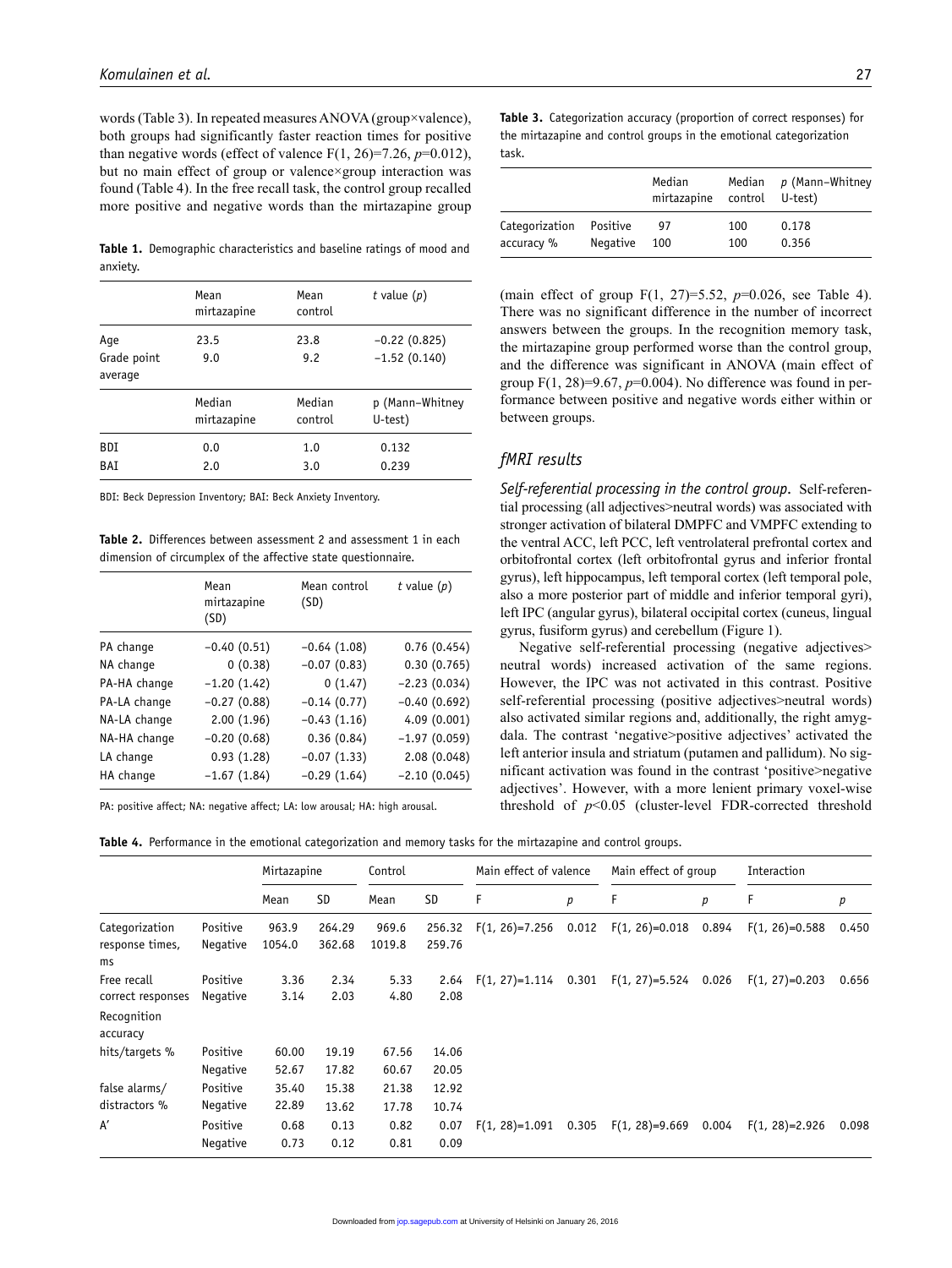*p*<0.05), we observed increased responses of the MPFC, ACC, MCC and PCC, as well as the bilateral amygdala–hippocampal complex and thalamus to positive as compared to negative selfreferential words.

*Effects of mirtazapine.* Mirtazapine decreased responses of the bilateral DMPFC, right VMPFC and right ventral ACC (Figure 2, Table 5) to self-referential processing (all adjectives>neutral words). No significant differences were found between the mirtazapine and control groups in negative self-referential processing (negative adjectives>neutral



**Figure 1.** Brain regions with significantly increased responses to self-referential processing (all adjectives>neutral words) in the un-medicated control group (*p*<0.05, FDR corrected at cluster level (primary voxel-wise *p*<0.01)). HPC: hippocampus; MPFC: medial prefrontal cortex; MTG: medial temporal gyrus; OFC: orbitofrontal cortex; PCC: posterior cingulate cortex; vACC: ventral anterior cingulate cortex; V1/V2: primary and secondary visual cortex.

words). However, we observed a trend towards decreased responses of the DMPFC in the mirtazapine group (uncorrected cluster-level *p*=0.008). Mirtazapine decreased responses to positive self-referential processing (positive adjectives>neutral words) in the bilateral anterior CMS including the DMPFC, VMPFC and ventral ACC, the parietal cortex including left IPC (angular gyrus), the bilateral PCC and precuneus and the occipital cortex including the primary (cuneus) and secondary (lingual gyrus) visual cortices (Figure 3, Table 5). When comparing positive versus negative self-referential processing (positive adjectives>negative adjectives), mirtazapine was associated with decreased responses of the bilateral PCC and precuneus, the bilateral hippocampus, the parahippocampal gyrus and amygdala, the left anterior and posterior parts of temporal cortex (middle temporal gyrus) and the left fusiform gyrus (Table 5). No significantly decreased responses were found when comparing negative versus positive self-referential processing (negative adjectives>positive adjectives). Adding subjective sedation (tiredness) as a covariate in the mirtazapine group, one-sample t-test of each contrast did not essentially change the results. There was no significant main effect of tiredness. Adding tiredness as a covariate in the analysis of group differences did not weaken the results.

In the complementary region-of-interest analysis of signal change, we found decreased responses to both positive and negative self-referential adjectives in the anterior CMS cluster (Figure 2, Table 6) in the mirtazapine group relative to the control group. Importantly, no significant differences were seen in responses to neutral words between the groups.



**Figure 2.** (a) Brain regions with significantly decreased responses to self-referential processing (all adjectives>neutral) in the mirtazapine group relative to the control group (*p*<0.05, FDR corrected at cluster level). (b) Plot of mean signal change (parameter estimates) extracted from the significant cluster for all stimulus types relative to baseline fixation. Error bars represent standard error of mean. \**p*<0.05. DMPFC: dorsomedial prefrontal cortex; VMPFC: ventromedial prefrontal cortex; vACC: ventral anterior cingulate cortex.

**Table 5.** Peak activations of the clusters showing significant activation in the control group compared to mirtazapine group (*p*<0.05, FDR-corrected at cluster level).

| Contrast                 | Region             | <i>p</i> -value | z-value | Coordinates     |
|--------------------------|--------------------|-----------------|---------|-----------------|
| Self-referential>neutral | MPFC/ACC           | 0.043           | 4.20    | $18, 40, -8$    |
| Positive>neutral         | MPFC/ACC           | 0.001           | 4.07    | $18, 42, -8$    |
| Positive>negative        | occipital/parietal | 0.016           | 3.49    | $28, -52, 8$    |
|                          | temporal/parietal  | 0.001           | 3.62    | $-22, -40, -10$ |

MNI coordinates refer to peak activation within each cluster.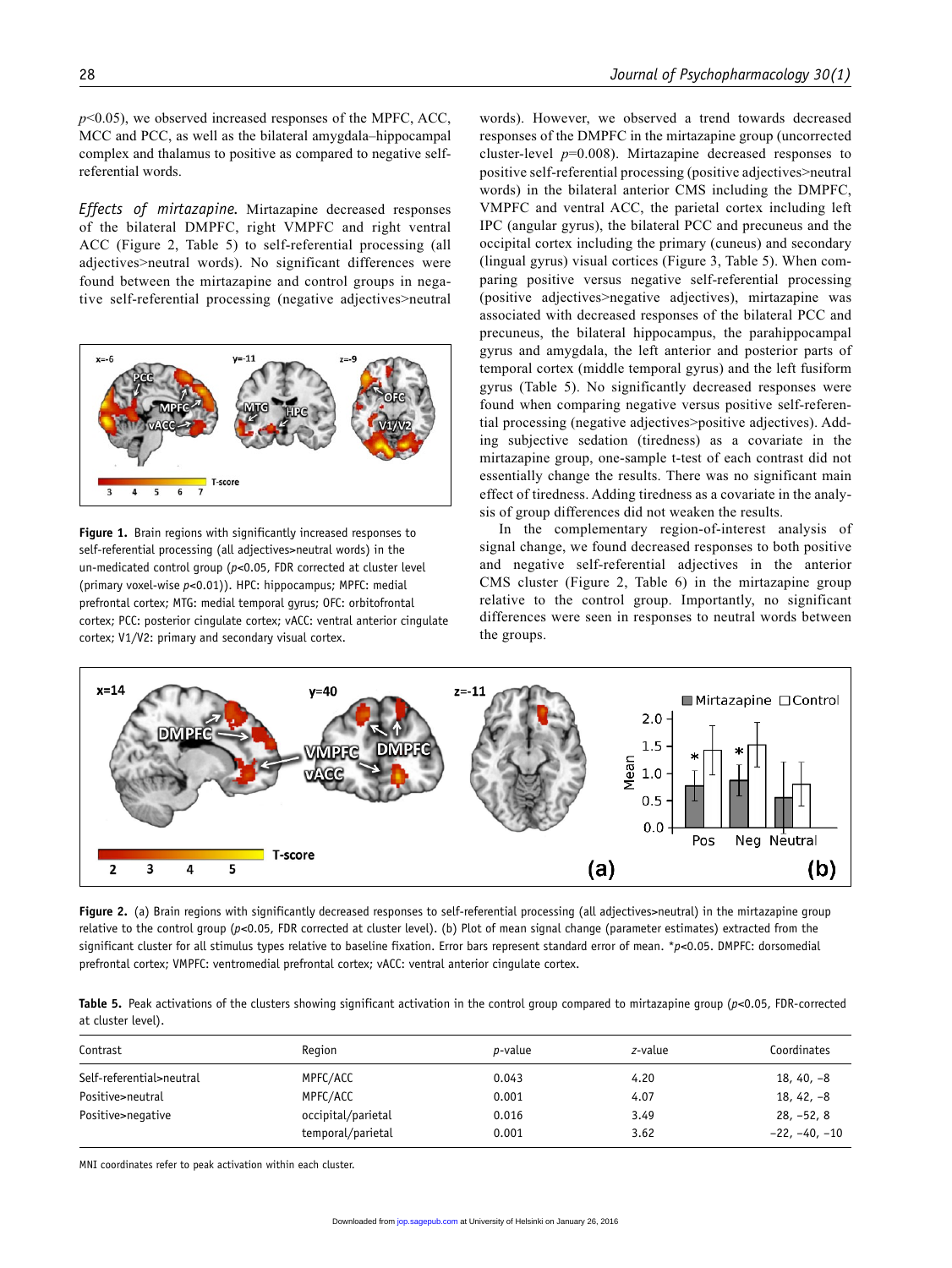

**Figure 3.** Brain regions with significantly decreased responses to positive self-referential processing (positive adjectives>neutral) in the mirtazapine group relative to the control group (*p*<0.05, FDR corrected at cluster level). DMPFC: dorsomedial prefrontal cortex; IPC: inferior parietal cortex; PCC: posterior cingulate cortex; VMPFC: ventromedial prefrontal cortex; vACC: ventral anterior cingulate cortex; V1/V2: primary and secondary visual cortex.

**Table 6.** Signal change (parameter estimates) extracted from the significant cluster in the medial prefrontal cortex and anterior cingulate cortex.

|                   | Mean<br>mirtazapine<br>(SD) | Mean<br>control<br>(SD) | t value $(p)$  |
|-------------------|-----------------------------|-------------------------|----------------|
| Positive>baseline | 0.77(0.54)                  | 1.42(0.89)              | $-2.41(0.023)$ |
| Negative>baseline | 0.86(0.55)                  | 1.52(0.80)              | $-2.61(0.014)$ |
| Neutral>baseline  | 0.55(1.30)                  | 0.80(0.79)              | $-0.64(0.530)$ |

# **Discussion**

We show for the first time that a single dose of mirtazapine influences self-referential processing in healthy volunteers. The results go significantly beyond the previous findings about the early effects of mirtazapine on sensory emotional processing (Arnone et al., 2009; Rawlings et al., 2010) and suggest that down-regulation of self-referential processing in the CMS may be a potential mechanism of action of antidepressants.

# *Mirtazapine influences self-referential processing*

We found that self-referential processing of emotional adjectives activated the expected cortical midline areas (MPFC and ACC, PCC, precuneus) in non-medicated subjects. In line with previous studies, the activation foci extended to the left lateral prefrontal cortex and orbitofrontal cortex, left hippocampus, left temporo-parietal cortex, occipital cortex and cerebellum (Di Simplicio et al., 2012; Lane et al., 1997; Northoff, 2007; Van Buuren et al., 2010).

Our main finding was that mirtazapine decreases responses of the CMS to self-referential words at only two hours after a single dose. This is in accord with the previously reported early effect of two monoaminergic antidepressants, reboxetine and escitalopram, on self-referential processing of healthy volunteers (Matthews et al., 2010; Norbury et al., 2008). However, opposite to the effect of reboxetine reported previously, we found decreased responses, particularly to positive self-referential processing, whereas any

decrease in responses to negative self-referential processing did not reach statistical significance. This seems counter-intuitive, and contrary to our expectations, as depressed patients are known to have a negative bias in information processing, and previous reports have shown that mirtazapine, as well as other antidepressants, is able to increase positive bias in healthy volunteers (Arnone et al., 2009; Norbury et al., 2008; Rawlings et al., 2010). However, our results in the post hoc analysis of signal change in the anterior CMS indicate that, in this area, activity was significantly decreased in the mirtazapine group relative to the control group in response to both positive and negative words. Acute versus chronic or subchronic administration may also be an important issue here; reboxetine was previously found to decrease responses to negative self-referential words after repeated administration, but not after a single dose (Miskowiak et al., 2007; Norbury et al., 2008). Interestingly, a recent meta-analysis also showed that acute effects of antidepressants on neural responses to negative stimuli seem to be both decreasing and increasing, but after repeated administration, consistently decreasing (Ma, 2014).

The tendency of healthy individuals to more likely evaluate positive information as self-descriptive (Moran et al., 2006), and increased responses of the CMS to positive vs negative self-referential processing found previously (Norbury et al., 2007) and here, may also influence our results. Mirtazapine may have a stronger attenuating effect on neural responses to positive adjectives because they are experienced as more self-related than negative adjectives. This remains, however, speculative, since we did not ask participants to provide evaluations about the self-relatedness of the words. The association of the valence of self-referential material with the modulating effect of mirtazapine might be different in depressed persons to healthy individuals. The attenuating effect of mirtazapine on positive self-referential processing could also reflect a general negative effect of serotonergic antidepressants on affective experience, which is sometimes reported (Price et al., 2009). This is supported by the mirtazapine-related decrease in positive affect–high arousal affective state and increase in negative affect–low arousal affective state observed here. However, this should be interpreted with caution, because the sedative effect of mirtazapine may alternatively explain the observed group differences in affective states, as we only found differences in positive and negative affect with the arousal dimension (including words 'peppy' and 'tired', respectively).

Studies consistently implicate the role of the CMS, especially the MPFC and ACC, in the pathogenesis of depression (Drevets et al., 2008). Further, a recent meta-analysis suggests that the midline structures such as the ACC, PCC, OFC and MPFC are affected by antidepressant treatment in response to emotional tasks in depressed patients and healthy subjects (Ma, 2014). Furthermore, the ACC appears to be a promising area to predict treatment response of depressed patients across different interventions, including antidepressant medication, transcranial magnetic stimulation and psychotherapy (Pizzagalli, 2011).The increased self-focus in depression is an important target of psychotherapy. For example, mindfulness-based cognitive therapy that specifically aims to increase awareness of and disengagement from negative self-focused thinking has been shown to prevent relapses of recurrent depression (Teasdale et al., 2000). It is possible that a down-regulated self-referential processing is essential for therapeutic effect across different treatment interventions, including antidepressant medication, and, especially, the anterior CMS may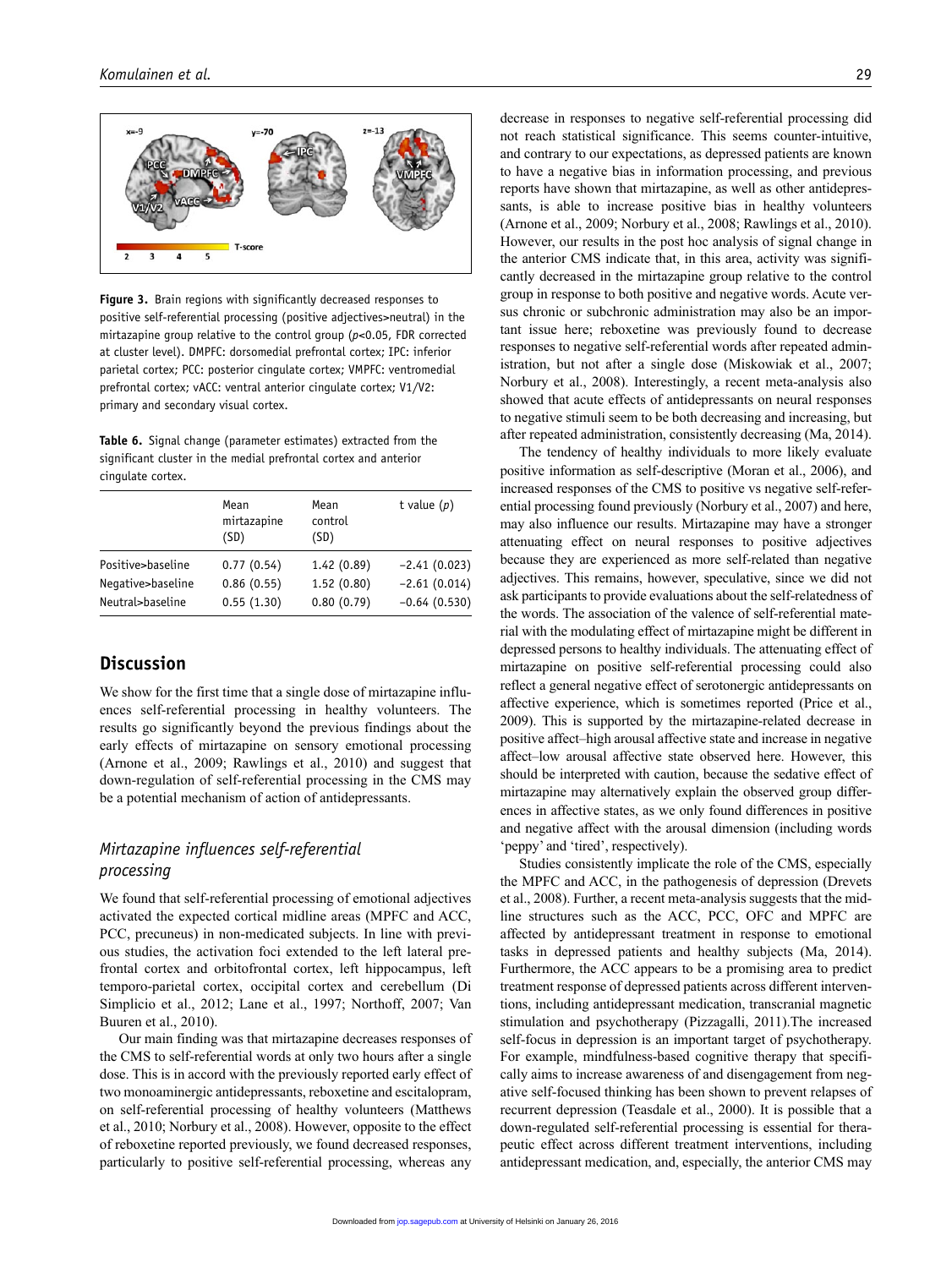be an important neural substrate for this change. Mirtazapine can potentially influence the anterior CMS, as it is known to have a high binding potential in cortical regions (Smith et al., 2008) and the MPFC has a high density of particularly  $5HT_{2a}$  receptors (Fisher et al., 2009).

The role of the anterior CMS in the pathogenesis of depression and the mechanisms of antidepressant treatments may be understood via their role in integrating information from the limbic, self-referential (CMS) and cognitive (including dorsolateral prefrontal cortex (DLPFC)) networks, all of which have been shown to be altered in depression (Kaiser et al., 2015; Lemogne et al., 2012). The anterior CMS are thought to act as a hub to link sensory, visceral and emotional signals to self-referential processes (Northoff, 2007; Northoff et al., 2006). The DLPFC is implicated in higher-order processing, which seems to be reciprocally linked to self-referential processing (Northoff et al., 2006). It has been argued that in depression hyperactivity of the anterior CMS and lack of inhibition from the DLPFC – that is, dominance of the self-referential network over the cognitive network – could lead to increased self-focus and rumination (Hamilton et al., 2011; Nejad et al., 2013). Overly-increased selffocus alongside and integrated with negative bias in information processing can form a vicious circle that maintains and reinforces depression (Northoff, 2007). Our results show that mirtazapine rapidly reduces responses of the CMS to self-referential information. This could lead to improved regulation of self-referential and emotional processing, which in depressed patients may result in decreased self-focus and rumination and improved ability to focus on the external world.

#### *Limitations*

We did not include a control condition with adjectives processed in a non-self-referential manner. This leaves open the possibility that the effect of mirtazapine observed here was due to emotional rather than self-referential content of the words; however, given the foci of the observed changes (the CMS rather than the limbic circuit), this does not seem likely. Using cluster-extent based thresholding hinders the spatial specificity of the results, as we found rather large significant clusters. However, even though the specific voxel-level location of the drug effect within the clusters remains elusive, the significant drug effects fall into the expected CMS.

We used an open-label design because the sedative effect of mirtazapine makes blinding practically impossible. Thus, the sedative effect of mirtazapine also complicates interpretation of the results, as it could be argued that the sedative effect is driving the differences between the groups in brain activation. This is unlikely for a number of reasons. First, adding the subjective tiredness as a covariate in the drug group model had essentially no influence on the responses of each event type. Furthermore, adding tiredness as a covariate in the analysis of group differences did not weaken the results. However, tiredness is not a direct measurement of sedation, and the lack of specific assessment of sedation should also be considered as a limitation of the study. Second, we did not find any differences in task reaction times between the two groups, indicating that any sedation in the drug group did not influence motor behaviour known to be sensitive to sedative effects (Kim et al., 2004). However, performance in the memory task was worse in the mirtazapine group. This

may be related to sedation, but the memory effects of sedative drugs have also been argued to be a separate phenomenon from the sedation (Veselis et al., 2001; Wezenberg et al., 2007). The study sample was rather small and this makes it difficult to judge the clinical meaning of this secondary finding of reduced memory performance in the drug group. Third, we observed no between-group differences in neural responses to neutral words only. The selective effects of mirtazapine on emotional self-referential processing thus confirm that sedation does not play a major role in the observed findings.

It is also important to bear in mind that we studied acute effects of mirtazapine in healthy volunteers, and thus any interpretations about the long-term effects of mirtazapine, particularly in clinical populations, are speculative.

# **Conclusion**

Mirtazapine decreases responses of the CMS to emotional selfreferential processing at only two hours after a single dose. These regions support self-referential processing and are implicated in the pathogenesis of depression. Our results suggest that mirtazapine can rapidly improve the ability of the CMS to down-regulate self-referential activity, which may lead to decreased self-focus and rumination, contributing to the antidepressant effect of mirtazapine. The results highlight the importance of the CMS and self-referential processing in the neuronal effects of antidepressants. Understanding these mechanisms can help to develop new treatment interventions specifically targeted at these mechanisms, and to predict the treatment response to various interventions.

#### **Acknowledgements**

We thank Marita Kattelus and other personnel of Aalto University Advanced Magnetic Imaging Centre for their help with the data acquisition.

#### **Declaration of Conflicting Interests**

The author CJH declared the following potential conflicts of interest with respect to the research, authorship, and/or publication of this article: CJH has received consultancy fees from Lundbeck, P1vital and Servier. She is a company director and shareholder of Oxford Psychologists Ltd. She holds current grant income from UCB and J&J. All other authors declared no potential conflicts of interest with respect to the research, authorship, and/or publication of this article.

#### **Funding**

The authors disclosed receipt of the following financial support for the research, authorship, and/or publication of this article: This work was supported by the Academy of Finland (grant number 250935 and 265917).

#### **References**

- Anand A, Li Y, Wang Y, et al. (2005) Activity and connectivity of brain mood regulating circuit in depression: A functional magnetic resonance study. *Biol Psychiat* 57: 1079–1088.
- Anderson IM, Del-Ben CM, McKie S, et al. (2007) Citalopram modulation of neuronal responses to aversive face emotions: A functional MRI study. *Neuroreport* 18: 1351–1355.
- Arnone D, Horder J, Cowen PJ, et al. (2009) Early effects of mirtazapine on emotional processing. *Psychopharmacology (Berl)* 203: 685–691.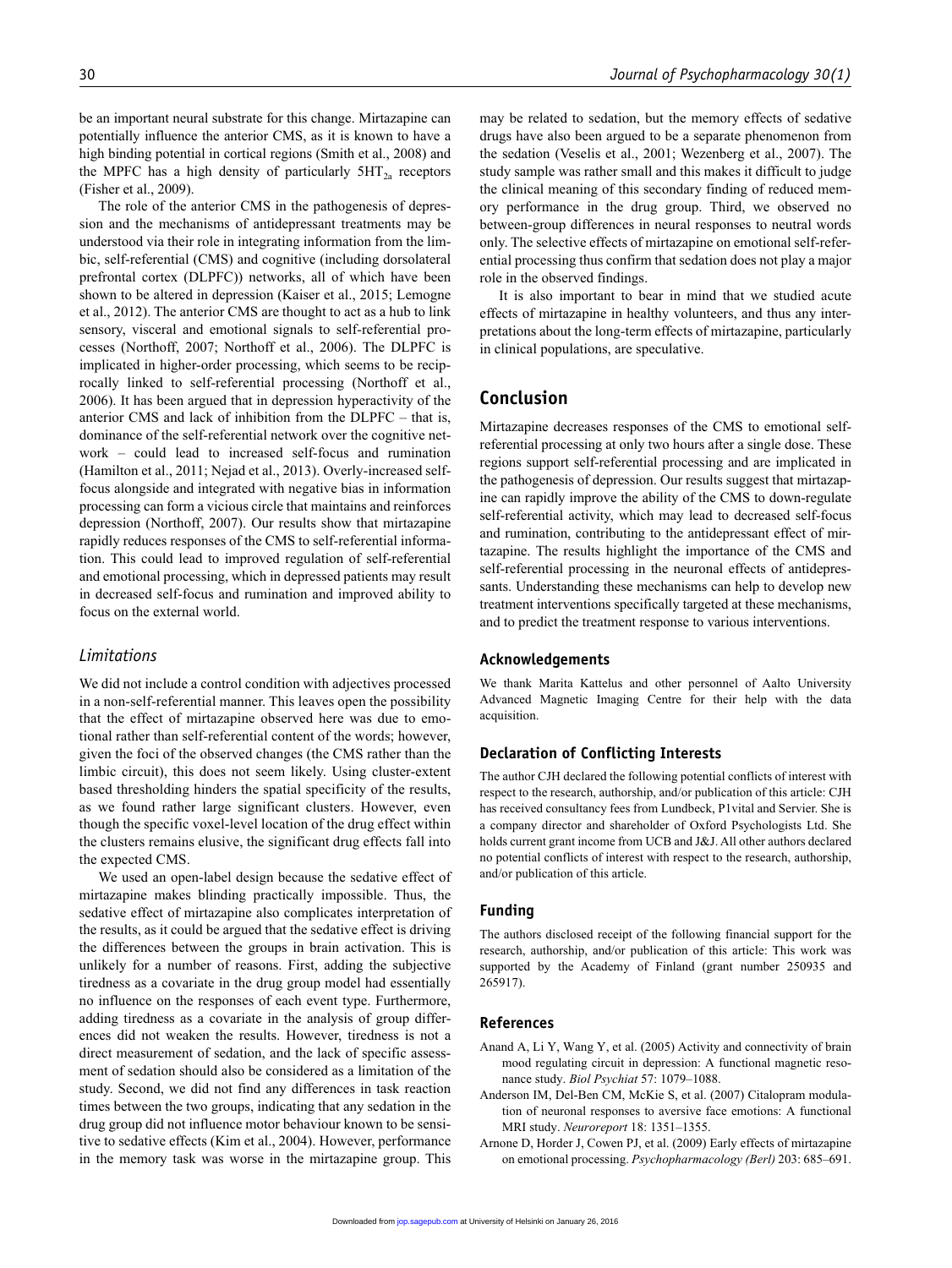- Ashburner J and Friston KJ (2005) Unified segmentation. *Neuroimage* 26: 839–851.
- Beck AT, Epstein N, Brown G, et al. (1988) An inventory for measuring clinical anxiety: Psychometric properties. *J Consult Clin Psychol* 56: 893–897.
- Beck AT, Ward CH, Mendelson M, et al. (1961) An inventory for measuring depression. *Arch Gen Psychiatry* 4: 561–571.
- Bigos KL, Pollock BG, Aizenstein HJ, et al. (2008) Acute 5-HT reuptake blockade potentiates human amygdala reactivity. *Neuropsychopharmacology* 33: 3221–3225.
- Browning M, Reid C, Cowen PJ, et al. (2007) A single dose of citalopram increases fear recognition in healthy subjects. *J Psychopharmacol* 21: 684–690.
- Cortese MJ and Fugett A (2004) Imageability ratings for 3000 monosyllabic words. *Behav Res Methods Instrum Comput* 36: 384–387.
- Del-Ben CM, Deakin JF, McKie S, et al. (2005) The effect of citalopram pretreatment on neuronal responses to neuropsychological tasks in normal volunteers: An FMRI study. *Neuropsychopharmacology* 30: 1724–1734.
- Di Simplicio M, Norbury R and Harmer CJ (2012) Short-term antidepressant administration reduces negative self-referential processing in the medial prefrontal cortex in subjects at risk for depression. *Mol Psychiatry* 17: 503–510.
- Drevets WC, Price JL and Furey ML (2008) Brain structural and functional abnormalities in mood disorders: Implications for neurocircuitry models of depression. *Brain Struct Funct* 213: 93–118.
- Fawcett J and Barkin RL (1998) Review of the results from clinical studies on the efficacy, safety and tolerability of mirtazapine for the treatment of patients with major depression. *J Affect Disord* 51: 267–285.
- First MB, Spitzer RL, Gibbon M, et al. (2002) *Structured clinical interview for DSM-IV-TR Axis I Disorders, Research Version, Patient Edition with Psychotic Screen*. New York: Biometrics Research.
- Fisher PM, Meltzer CC, Price JC, et al. (2009) Medial prefrontal cortex 5-HT(2A) density is correlated with amygdala reactivity, response habituation, and functional coupling. *Cereb Cortex* 19: 2499–2507.
- Friston KJ, Worsley KJ, Frackowiak RSJ, et al. (1994) Assessing the significance of focal activations using their spatial extent. *Hum Brain Mapp* 1: 210–220.
- Gotlib IH and Joormann J (2010) Cognition and depression: Current status and future directions. *Ann Rev Clin Psychol* 6: 285–312.
- Grier JB (1971) Nonparametric indexes for sensitivity and bias: Computing formulas. *Psychol Bull* 75: 424–429.
- Grunebaum MF, Keilp J, Li S, et al. (2005) Symptom components of standard depression scales and past suicidal behavior. *J Affect Disord* 87: 73–82.
- Hamilton JP, Furman DJ, Chang C, et al. (2011) Default-mode and task-positive network activity in major depressive disorder: Implications for adaptive and maladaptive rumination. *Biol Psychiatry* 70: 327–333.
- Handley SL (1995) 5-hydroxytryptamine pathways in anxiety and its treatment. *Pharmacol Therapeut* 66: 103–148.
- Harmer CJ, Bhagwagar Z, Perrett DI, et al. (2003a) Acute SSRI administration affects the processing of social cues in healthy volunteers. *Neuropsychopharmacology* 28: 148–152.
- Harmer CJ and Cowen PJ (2013) 'It's the way that you look at it' a cognitive neuropsychological account of SSRI action in depression. *Phil Trans R Soc Lond B Biol Sci* 368: 20120407.
- Harmer CJ, Heinzen J, O'Sullivan U, et al. (2008) Dissociable effects of acute antidepressant drug administration on subjective and emotional processing measures in healthy volunteers. *Psychopharmacology (Berl)* 199: 495–502.
- Harmer CJ, Hill SA, Taylor MJ, et al. (2003b) Toward a neuropsychological theory of antidepressant drug action: Increase in positive emotional bias after potentiation of norepinephrine activity. *Am J Psychiatry* 160: 990–992.
- Harmer CJ, Shelley NC, Cowen PJ, et al. (2004) Increased positive versus negative affective perception and memory in healthy volunteers following selective serotonin and norepinephrine reuptake inhibition. *Am J Psychiatry* 161: 1256–1263.
- Kaiser RH, Andrews-Hanna JR, Wager TD, et al. (2015) Largescale network dysfunction in major depressive disorder: A metaanalysis of resting-state functional connectivity. *JAMA Psychiatry*  $72:603-611$
- Kim KM, Jeon WJ, Lee DH, et al. (2004) Changes in visual and auditory response time during conscious sedation with propofol. *Acta Anaesthesiol Scand* 48: 1033–1037.
- Lader M and Scotto JC (1998) A multicentre double-blind comparison of hydroxyzine, buspirone and placebo in patients with generalized anxiety disorder. *Psychopharmacology (Berl)* 139: 402–406.
- Lane RD, Fink GR, Chau PM, et al. (1997) Neural activation during selective attention to subjective emotional responses. *Neuroreport* 8: 3969–3972.
- Lemogne C, Delaveau P, Freton M, et al. (2012) Medial prefrontal cortex and the self in major depression. *J Affect Disord* 136: e1–e11.
- Ma Y (2014) Neuropsychological mechanism underlying antidepressant effect: A systematic meta-analysis. *Mol Psychiatry* 20: 311–319.
- Matthews SC, Simmons AN, Strigo IA, et al. (2010) Escitalopram attenuates posterior cingulate activity during self-evaluation in healthy volunteers. *Psychiatry Res* 182: 81–87.
- Miskowiak K, Papadatou-Pastou M, Cowen PJ, et al. (2007) Single dose antidepressant administration modulates the neural processing of self-referent personality trait words. *Neuroimage* 37: 904–911.
- Mor N and Winquist J (2002) Self-focused attention and negative affect: A meta-analysis. *Psychol Bull* 128: 638–662.
- Moran JM, Macrae CN, Heatherton TF, et al. (2006) Neuroanatomical evidence for distinct cognitive and affective components of self. *J Cogn Neurosci* 18: 1586–1594.
- Murphy SE, Norbury R, O'Sullivan U, et al. (2009) Effect of a single dose of citalopram on amygdala response to emotional faces. *Br J Psychiatry* 194: 535–540.
- Nejad AB, Fossati P and Lemogne C. (2013) Self-referential processing, rumination, and cortical midline structures in major depression. *Front Hum Neurosci* 7: 666.
- Nolen-Hoeksema S (1991) Responses to depression and their effects on the duration of depressive episodes. *J Abnormal Psychol* 100: 569–582.
- Norbury R, Mackay CE, Cowen PJ, et al. (2007) Short-term antidepressant treatment and facial processing. Functional magnetic resonance imaging study. *Br J Psychiatry* 190: 531–532.
- Norbury R, Mackay CE, Cowen PJ, et al. (2008) The effects of reboxetine on emotional processing in healthy volunteers: An fMRI study. *Mol Psychiatry* 13: 1011–1020.
- Northoff G (2007) Psychopathology and pathophysiology of the self in depression – neuropsychiatric hypothesis. *J Affect Disord* 104:  $1 - 14.$
- Northoff G, Heinzel A, de Greck M, et al. (2006) Self-referential processing in our brain—A meta-analysis of imaging studies on the self. *Neuroimage* 31: 440–457.
- Olivier B, van Wijngaarden I and Soudijn W (2000) 5-HT3 receptor antagonists and anxiety; A preclinical and clinical review. *Eur Neuropsychopharmacol* 10: 77–95.
- Phillips ML, Chase HW, Sheline YI, et al. (2015) Identifying predictors, moderators, and mediators of antidepressant response in major depressive disorder: Neuroimaging approaches. *Am J Psychiatry* 172: 124–138.
- Pizzagalli DA (2011) Frontocingulate dysfunction in depression: Toward biomarkers of treatment response. *Neuropsychopharmacology* 36: 183–206.